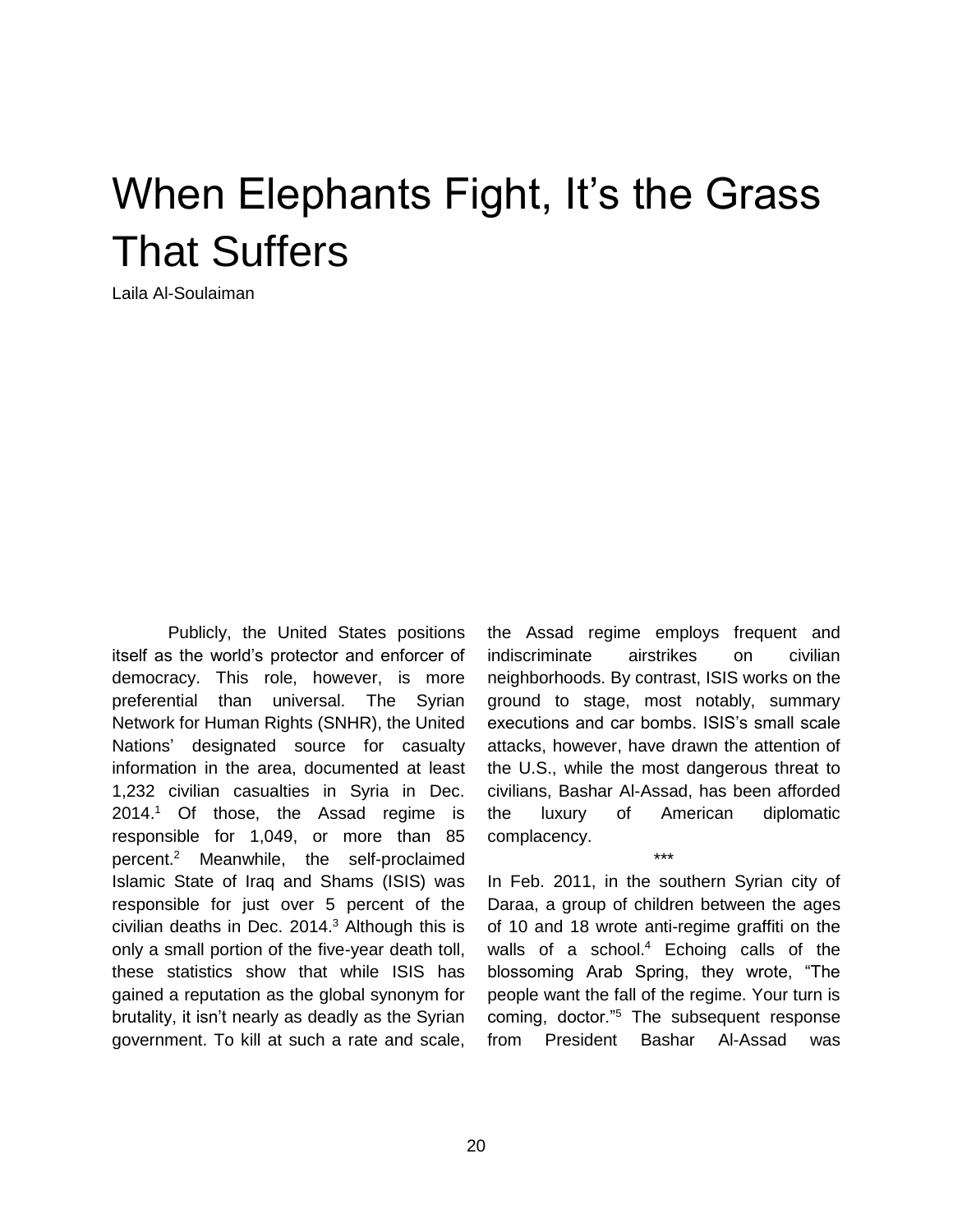unprecedented: security forces kidnapped, detained, and tortured the children for their dissent. When they were finally released their bodies showed signs of brutal mutilation including extracted fingernails, broken bones, and lash wounds. In response to this incident, the people of Daraa took to the streets in protest, and not long after, all of Syria erupted in support of them.

To quell the dissent, the Assad regime unleashed a state-sponsored nationwide hellfire. The regime placed entire cities under siege where security forces, the primary apparatus of the state, targeted and killed countless unarmed civilians. Snipers were positioned atop buildings, daring anyone to travel outside the shadows. People were kidnapped from their homes and detained, never to be heard from again. Homes were pillaged and entire neighborhoods were destroyed by intense air artillery. Sexual violence was rampant. Bread, a staple government subsidy, was strategically withheld and then released to bait the starving population out from cover, where they would be shelled with barrel bombs. Electricity was cut, leaving people without heat during the winter. Internet and telephone use was severely restricted and monitored, and any infraction provoked possible detention. Like the long line of dictators before him, Assad reasoned that the most effective way to quell dissent was to kill all of those with a voice.

The world watched and hesitated as Syrians were slaughtered without any means of protecting themselves. During this time, the rhetoric of the Obama administration suggested a genuine desire to support local democratic movements, consistent with those

## of the Arab Spring. In Aug. 2011 President Obama said:

"THE UNITED STATES HAS BEEN INSPIRED BY THE SYRIAN

PEOPLES' PURSUIT OF A PEACEFUL TRANSITION TO DEMOCRACY. THEY HAVE BRAVED FEROCIOUS BRUTALITY AT THE HANDS OF THEIR GOVERNMENT. THEY HAVE SPOKEN WITH THEIR PEACEFUL MARCHES, THEIR SILENT SHAMING OF THE SYRIAN REGIME, AND THEIR COURAGEOUS PERSISTENCE IN THE FACE OF BRUTALITY – DAY AFTER DAY, WEEK AFTER WEEK. THE SYRIAN GOVERNMENT HAS RESPONDED WITH A SUSTAINED ONSLAUGHT. I STRONGLY CONDEMN THIS BRUTALITY, INCLUDING THE DISGRACEFUL ATTACKS ON SYRIAN CIVILIANS IN CITIES LIKE HAMA AND DEIR AL ZOUR, AND THE ARRESTS OF OPPOSITION FIGURES WHO HAVE BEEN DENIED JUSTICE AND SUBJECTED TO TORTURE AT THE HANDS OF THE REGIME. THESE VIOLATIONS OF THE UNIVERSAL RIGHTS OF THE SYRIAN PEOPLE HAVE REVEALED TO SYRIA, THE REGION, AND THE WORLD THE ASSAD GOVERNMENT'S FLAGRANT DISRESPECT FOR THE DIGNITY OF THE SYRIAN

PEOPLE.<sup>6"</sup>

It was in this Aug. 2011 speech that President Obama explicitly called for Assad to step aside for the first time. It took six months of indiscriminant civilian killing to warrant this stance. The delayed response to the initial siege of Daraa is the first of many pivotal moments where the U.S. floundered. Even a cursory look at the conflict makes clear that the American policy regarding Syria has been a reactionary and inconsistent realpolitik mess. This strategy is commonly referred to as "leading from behind."

As the policy has evolved along with the ever-changing dynamics on the ground, it is clear that there are inherent contradictions between the moralistic rhetoric of policy and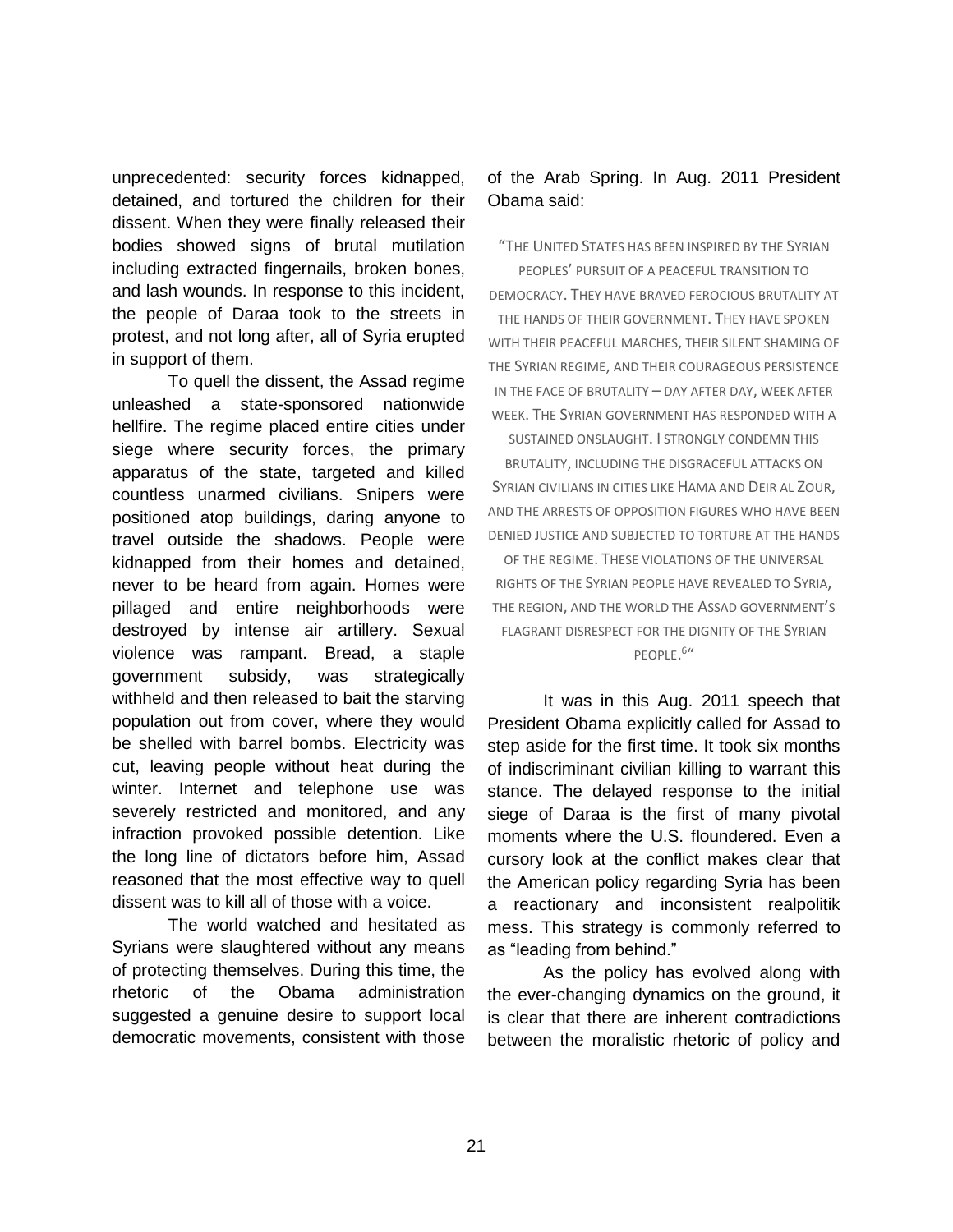the amoral empirical realities of policy implementation. U.S. government officials have publicly pledged their support of the Syrian people, called for the abdication of Assad, and stated that the use of chemical weapons is a red line that, if crossed, would provoke military intervention. The U.S., however, has delivered on none of these commitments.

The discrepancy between promises and reality makes it seem as though the policy is a failure of implementation rather than conception. In truth, the Obama administration's plan for Syria has not been a series of miscalculated missteps. The Syria strategy has done exactly what it was intended to do: maintain the status quo of instability in order to have leverage over Iran as well as to continue the expansion of counterterrorism efforts. In this regard, the conflict in Syria has been very little cost to the U.S. while providing incredible potential gain.

\*\*\*

After the U.S. spent two years declaring "Assad must go" without providing any substantial military aid to opposition groups like the Free Syrian Army (FSA), a vacuum of strategy and execution occurred when Assad began to use chemical weapons. When the first evidence of chemical weapon usage emerged, the Obama administration vacillated, signaling that it neither had the political will nor a military plan. This only emboldened Assad, who finally caught the attention of the international community when 1,400 people were killed by sarin gas in Damascus in Aug. 2013. <sup>7</sup> Developed in 1938 as a pesticide, sarin gas is one of the most toxic and rapidly acting nerve agents. In its

pure form, it is a clear, odorless, colorless and tasteless liquid that can be fatal just after one minute of exposure, even in low doses.

President Obama and his advisers, led by Secretary of State John Kerry, immediately declared that the red line had been crossed and military action was imminent. Obama, of course, *backed away* from the red line, choosing to seek congressional approval first, later scrapping a strike altogether in favor of an international agreement to strip Syria of its chemical weapons. The "Framework for the Elimination of Syrian Chemical Weapons" included provisos that Syria provide a comprehensive listing of its weapons to the Organization for the Prohibition of Chemical Weapons (OPCW) and sign the Chemical Weapons Convention.<sup>8</sup> Both have yet to be finalized, and the expected mid-2014 completion date has passed. Moreover, slightly less toxic chemicals like ricin and chlorine are not on the list of prohibited chemical covered by the disarmament agreement, and the United Nations reports that these chemical continue to be used in Syria today.<sup>9</sup>

In order to carry out the agreement to destroy the weapons, the OPCW needs a reliable partner, and it has arguably found one in Assad, who appears to be going along with the plan, though at a leisurely pace. In this regard, Assad's rise in legitimacy within the international community was contingent upon the chemical weapons deal. It essentially promised the Assad regime that the U.S. would not use military force in exchange for the destruction of certain chemical weapons and their facilities. This deal was considered a success in Washington because diplomacy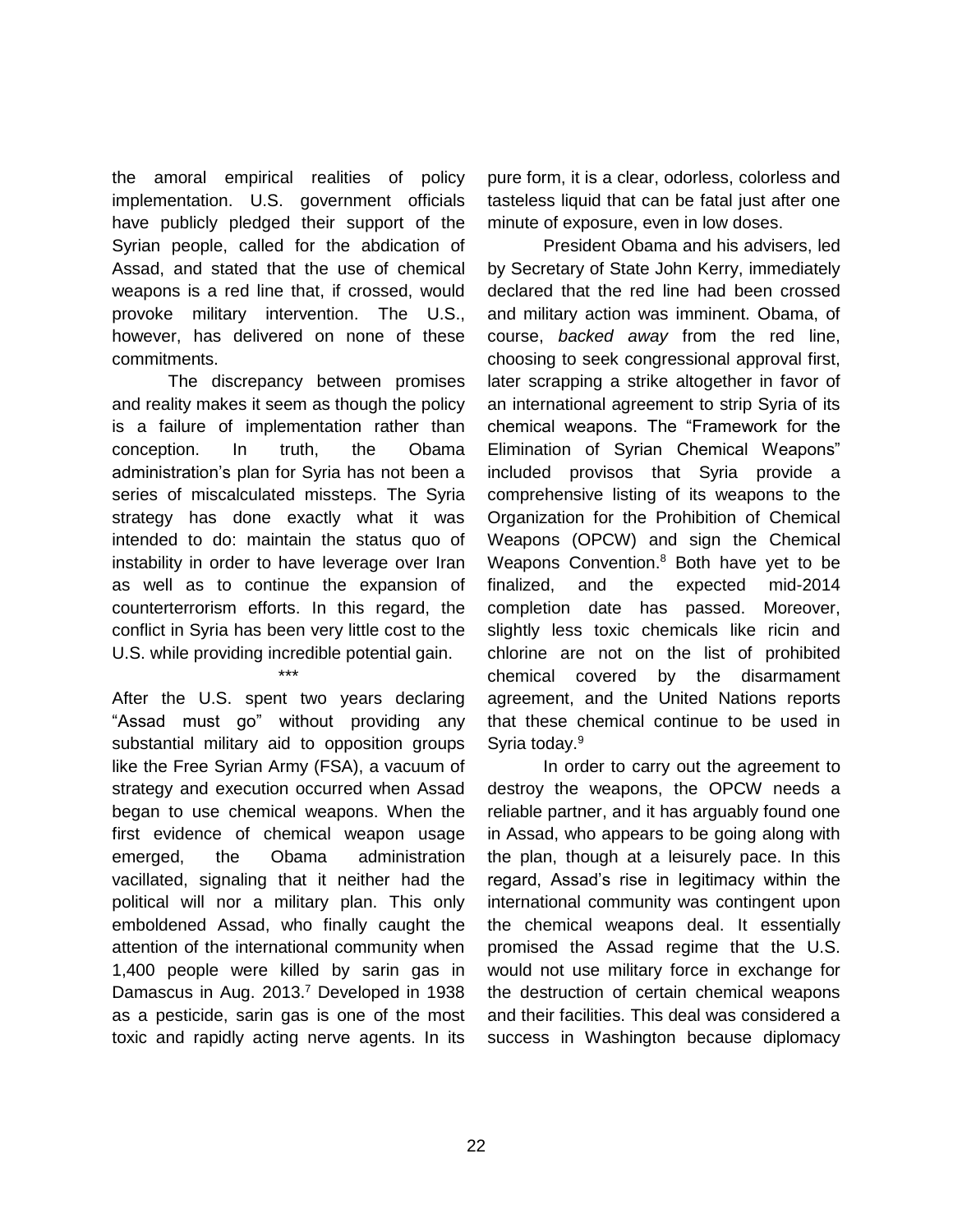**Not only is the presence of foreign militants part of Assad's calculation, but he has also taken a step further to allow radicalism to breed within Syria.**

was able to rid Assad of his chemical weapons as well as prevent their use without military actions. This agreement epitomizes the delusional sweet-spot compromise the Obama administration is trying to strike between isolationist and interventionist policy.

The immediacy of the international community's response to Assad's use of chemical weapons, however, is striking. It suggests not only the magnitude of chemical weapons being used, but that they threaten international order and state sovereignty. States are historically far more terrified of weapons that can, once deployed, backfire on them or fall beyond sovereign control than equally horrifying weapons, whose deployment and effects are more subject to the limitations states place on them. Assad's use of chemical weapons was said to cross a red line because it irrevocably disrupted the lax standards set by the said community.

The implications of this agreement, however, are disturbing. They give Assad the green light to continue systematically killing his own people with conventional weapons of war. These include, but are not limited to: barrel bombs, starvation, sexual violence, exposure to the elements, mass executions, targeting civilian neighborhoods and hospitals, torture, withholding subsidies, and indefinite detention. Assad, however, has publicly and repeatedly attributed this violence to armed foreign terrorist gangs since the beginning of revolution, a claim rejected by human rights organizations.<sup>10</sup>

\*\*\*

The FSA was founded on Jul. 29, 2011, six months after the siege of Daraa. The first signs of radical ideological groups emerged in Jan. 2012 when Jabat Al-Nusra, a faction of Al-Qaeda, released a public statement calling for armed struggle against the Syrian government. This was after 10 months of violent government suppression. It is not a surprise, though, that as the violence continued, foreign militants flocked to Syria in pursuit of their own agendas. As the historical trajectory of revolutions would suggest, the that longer violence continues, the more radical people become. This was Assad's selffulfilling prophecy.

Not only is the presence of foreign militants part of Assad's calculation, but he has also taken a step further to allow radicalism to breed within Syria. WikiLeaks reports have shown that the Assad regime has strategically released political prisoners who are known to have radical ideologies.<sup>11</sup> Moreover, the regime is informally cooperating with these same radical militants. As reported by an anonymous source in the Telegraph, the regime presently has a financial relationship with ISIS. It has purchased fuel from ISIS-controlled areas.<sup>12</sup> It's also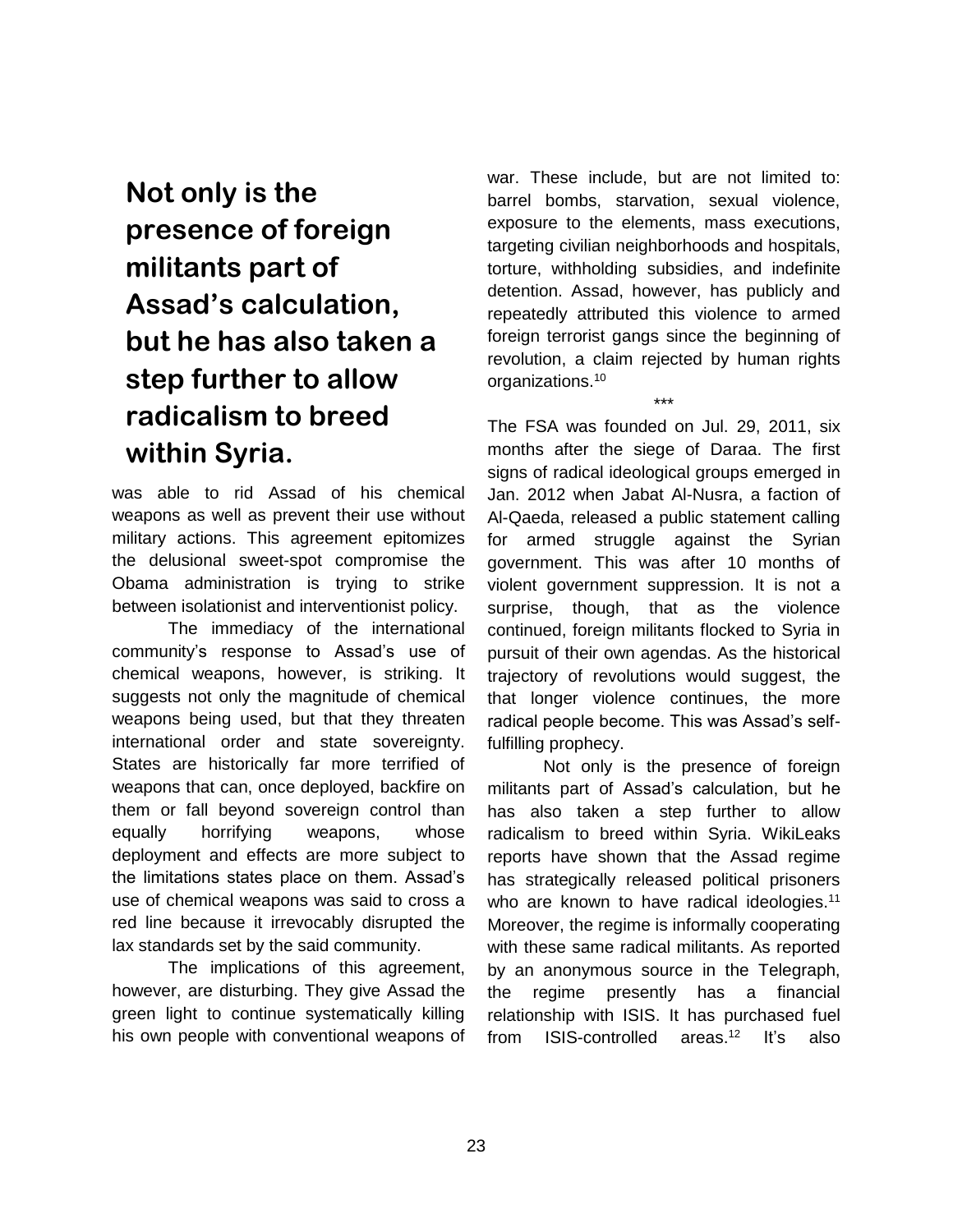particularly telling that radical groups namely ISIS — and the regime are not fighting each other.<sup>13</sup> Both the regime and ISIS are also occupied with fighting the FSA and killing civilians.

Assad's self-fulfilling prophecy was that the presence of radical militants, whether foreign or locally bred in his prisons, would undoubtedly muddy the reputation of the FSA as a moderate rebel group and provide a distraction from the crimes of the regime. The U.S.'s terrorist tunnel vision also plays well into Assad's strategy. It's as if the mere presence of Islamic militants begets a narrative that the entire revolution has become a sectarian jihadist war. This, however, isn't the case. There's great diversity within the ideology of the umbrella group FSA, although the U.S. seems unable and unwilling to identify them.

The CIA's system of identifying moderate forces — which is antiquated and dysfunctional at best, disastrous at worst — is dictating the nature of the conflict entirely. The system, designed during the Cold War, isn't able to fully identify moderate FSA units or individuals for several reasons. First, the system fails to understand and integrate the historical and contemporary regional dynamics or account for Syrian ethnic, tribal and religious dynamics.<sup>14</sup> Second, the CIA does not have a physical presence in Syria and must rely primarily on secondhand information, or possible third party actors. Third, and most importantly, the inability to positively identify moderate units has amplified the distrust of the FSA, which has hampered the delivery of arms and equipment to it. Moreover, these structural inadequacies

and ineptitudes aid in creating a perception that dramatically alters the narrative of the conflict and the international response it dictates. The flaws within the CIA system have in part caused the recent shift in policy towards the singular goal of combating terrorism with the help of Assad himself.

\*\*\*

The current U.S. policy is one of "uncoordinated deconfliction" with Assad's regime in the fight against ISIS, according to one U.S. official.<sup>15</sup> It's not a formal alliance, but the regime made a tacit agreement to avoid firing on coalition strike aircrafts. This is juxtaposed with long delays in the Obama administration's "train and equip" program for the Syrian opposition as well as the president's Oct. 2014 letter to Iran's Supreme Leader on unity against ISIS.<sup>16</sup> These simultaneous interactions between peoples, state and non-state actors, and policies suggest that the United States is heading into a de facto alliance with Assad and Tehran against ISIS. Hence, the U.S. is able to maintain the status quo of the conflict in order to coordinate with Iran. In this regard, Assad and the U.S. share a common enemy in ISIS.

This alliance is a blow to the FSA and the urgent support they need to counter both ISIS and Assad's forces. If ISIS is weakened or defeated, a new power vacuum will exist in their stronghold. One possibility is that moderate opposition groups will be unable to fill it without international backing. And if they cannot, the Assad regime will. This is just as Assad intended in his deterrent strategy. Meanwhile, the existence of moderate forces continues to be overlooked by the U.S. The moderate forces that are worthy of attention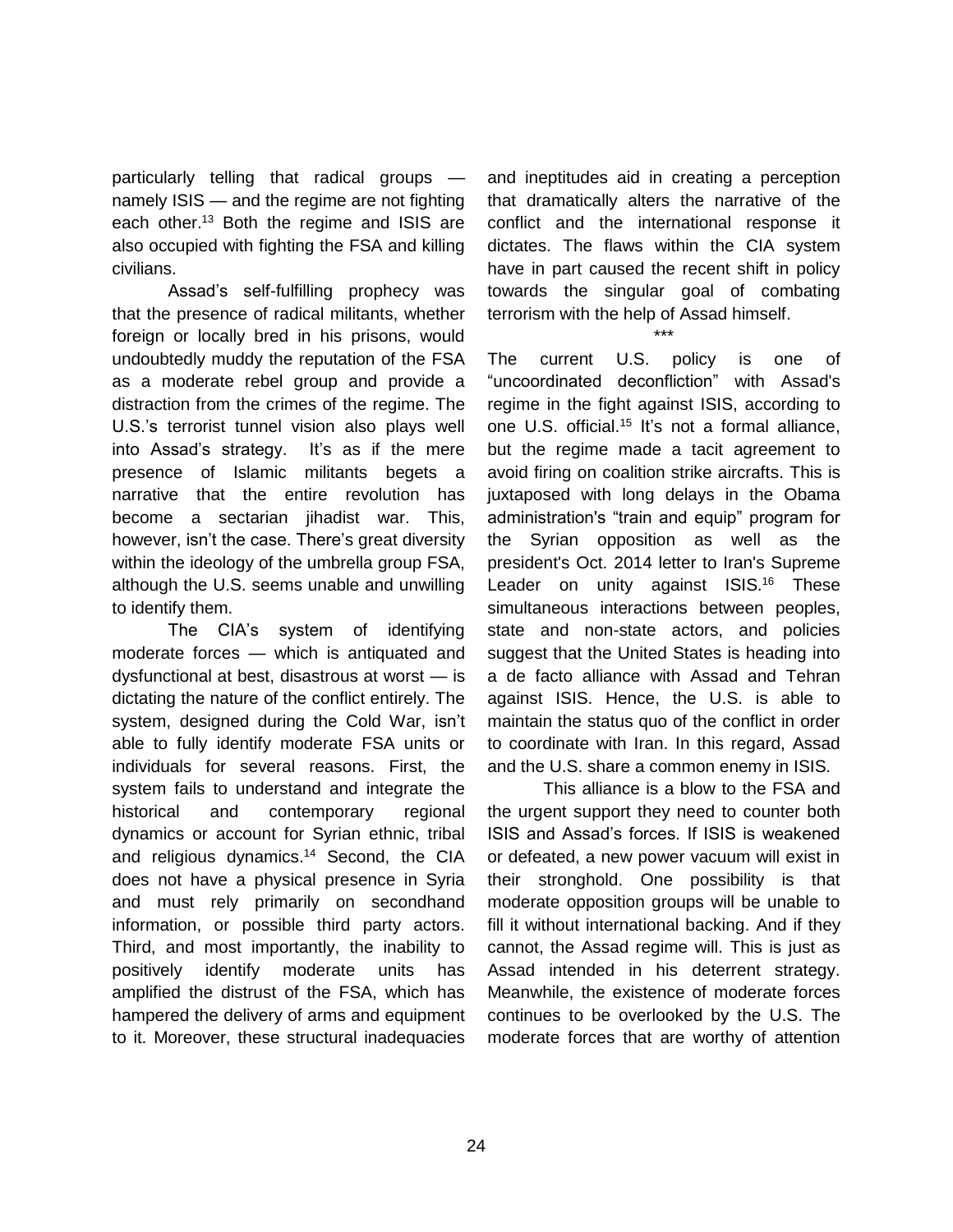**What remains clear is that the U.S. faces an impasse due to its irrevocable decisions, and whatever is to occur in the future will ultimately be decided by the will of the Syrian people.**

fade into the background, or cease to exist at all, as bit players in a narrative wrongly and unfairly dominated. ISIS presents itself as the only alternative to Assad, and he purports to be the last line of defense against ISIS. As a result, both become stronger.

But while Secretary of State John Kerry has acknowledged the symbiotic nature of the relationship between ISIS and the Syrian regime, the Obama administration has repeatedly refused to lay out actions that could force Assad from power. Asked on Nov. 16 if the United States was actively discussing ways to remove Assad as part of a political transition, Obama [answered](http://www.whitehouse.gov/the-press-office/2014/11/16/remarks-president-obama-g20-press-conference-november-16-2014) simply: "No." This suggests that because Assad poses no threat to the U.S., intervention will not occur. Thus, it has become increasingly clear that in his realpolitik, balance-of-power containment strategy on Syria, President Obama is willing to accept Assad's presence as well as coordinate with him, while the stated strategy has purportedly shifted from liberation to focusing entirely on counterterrorism. This policy seems to be self-defeating because it aims to combat terrorism with the help of a leader who commits state-sponsored terrorism. If the Obama administration continues this policy, it will merely contain ISIS, but not "defeat" or "destroy" the group.

\*\*\*

There should be no question as to whether the U.S. addresses the brutal reign of ISIS *or* the state-sponsored terrorism of Assad. Such a decision is shortsighted at best and debilitating at worst. A dichotomy does exist. There isn't a diplomatic silver lining in this conflict. If the U.S. doesn't demand the abdication of Assad and his regime, the U.S. is implicitly lending its support to a war criminal who has killed more than 200,000 of his own people. As it currently stands, the administration's foreign policy response to Syria has left many questions unanswered. On one hand, the lack of impactful initiatives to deter the bloodshed over the past five years makes it clear that the U.S. policy did not aim to do so in the first place. If the U.S.'s response to this crisis continues in its current form, and Assad's regime continues, violence and repression will persist. To this end, democracy will be impossible in Syria, and those who will truly bear the burden of such inaction will be the people of Syria. What exact proposals in need of reversing this conflict are uncertain, but what remains clear is that the U.S. faces an impasse due to its irrevocable decisions, and whatever is to occur in the future will ultimately be decided by the will of the Syrian people.